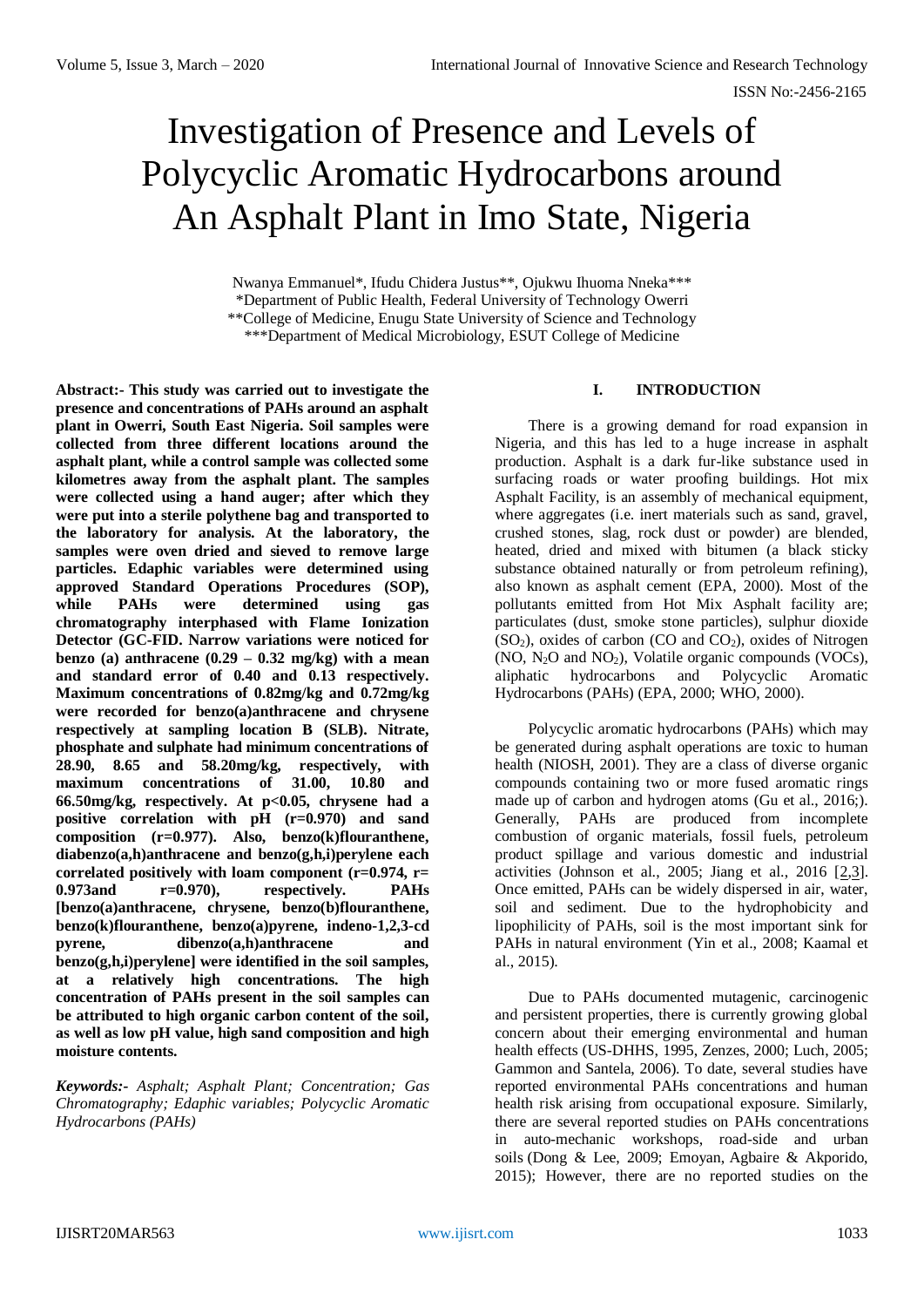concentrations of PAHs in soils around an asphalt plant in the study area.

Researchers have confirmed that pollutants in the atmosphere finally settle on soil surfaces, and finally find their way into the deeper soils through leaching and percolation water (Van Jaarsveld, Van Pul & De Leeluwa, 1997; Maliszewska-Kordybach, 1999). The Asphalt plant is surrounded by farmlands, as inhabitants in the area are mainly agrarians. Staple foods such maize, yam, cassava and plantain are cultivated on the farmland. Research has also shown evidence plant uptake of PAHs through the roots (Li & Chen, 2008 and Collins & Finnegan, 2010). Therefore, the focus of this study was to determine the presence and levels of PAHs in soils around the asphalt plant in the study area.

# **II. MATERIALS AND METHODS**

- **Study Design:** This is an experimental study that was conducted to investigate the presence and concentration of PAHs around as asphalt plant in Owerri. the study was conducted during the rainy season (between March-May, 2018). Soil samples around the asphalt plant were investigated against a control.
- **Description of Study Area:** This study was carried out in Umunebo Oforola, along port-Harcout Owerri road, in Owerri, Imo State, where New Idea Asphalt Plant is Located.

Owerri lies between Latitude  $4^{0}15^{1}$  and  $7^{0}05^{1}$  North and Longitude  $5^050^1$  and  $9^030^1$  East. The geology is dominated by deeply weathered coastal plain sands (Benin formation) of the Oligocene Miocene era. The watershed is a typical humid environment. The average precipitation in the area is 2500mm with three distinct months of dryness, while the annual temperature ranges from 29-29<sup>0</sup>C. Soils of the study area are very sandy and acidic (Soil survey staff, 2003). Farming is the major socio economic activity of the area. The soil samples used for the study were gotten from the area around the asphalt plant in Umunebo Village while the control sample was taken from Umuelu, in Umuagwo Ohaji-Egbema L.G.A of Imo State.

 **Sample Collection Method:** Soil samples were collected using the random survey method, that is, the samples were collected at irregular positions but with a known distance from each other. Soil samples were taken from four different points. The first point of collection, known as SLA was collected 100meters from a plant. The second point of collection (SLB) was 100m away from the first point while the third sample (SLC) was taken 100m away from the second point of collection. The control sample was taken 8km away from the asphalt plant. The sample location, coordinate, elevation and distances are given in table 3.1 below. Within each of the sample location, three samples were randomly collected and were well mixed. Then a representative sample of that particular location was then collected. The depth of the soil at which the samples were taken is thirty centimeter (30cm).

- **Sample Handling:** The soil samples were put in a sterile polythene bag and tied very well. It was then put in a cooler to preserve its moisture content and other edaphic variables, as well as the PAHs concentration. The soil samples were then sent to the laboratory (Transcontinental Petrotech Nigeria Limited, Port Harcourt) for analysis.
- **Sample Preparation:** The procedures involved in soil sample preparation include:
- **Air or Oven Drying**: freshly collected soil samples are often moist. The first step is to dry it as soon as possible, to ceases all biological activities/ transformation in the soil. The soil samples collected, were spread out on a flat sheet of paper and left on the oven for three days at low temperature to fully eliminate all moisture present.
- **Sieving:** This involves the use of sieve to remove gravel, stone, plant debris, etc. from the soil sample. The sieve is usually 2mm and the materials that are able to pass through its mesh are called fine earth materials and are kept for laboratory analysis
- **Soil Edaphic Variables Determination:** Determination of edaphic variables such as Textural Classification, Nitrate, Soil pH, Phosphate, Moisture Content, Total Nitrogen (TN), Organic Carbon in Soil and Sulphate in Soil was done using approved Standard Operating Procedures (SOPs).
- **Determination of PAHs in Sample:** 10g of each soil sample was taken and 60ml of mixture was added. The mixture was warmed for 3mins at 30˚C in a water bath. The extract was decanted into clean dried round bottom flask and taken to the rotator evaporator to be concentrated to 3ml. this was fractionated by a fractionating column of silica gel into aromatic portion using 60ml dichromethane. The dichromethane fractionates were transferred to a rotator evaporator and reconcentrated to 3ml, transferred to 3ml Gas chromatography vials, corked and ultimately analyzed with Gas chromatography (G.C 6890 series).
- **Data Presentation and Analysis:** Results of the experiment were presented using descriptive statistics, while SPSS version 17.0 was used to analyze the data as was required.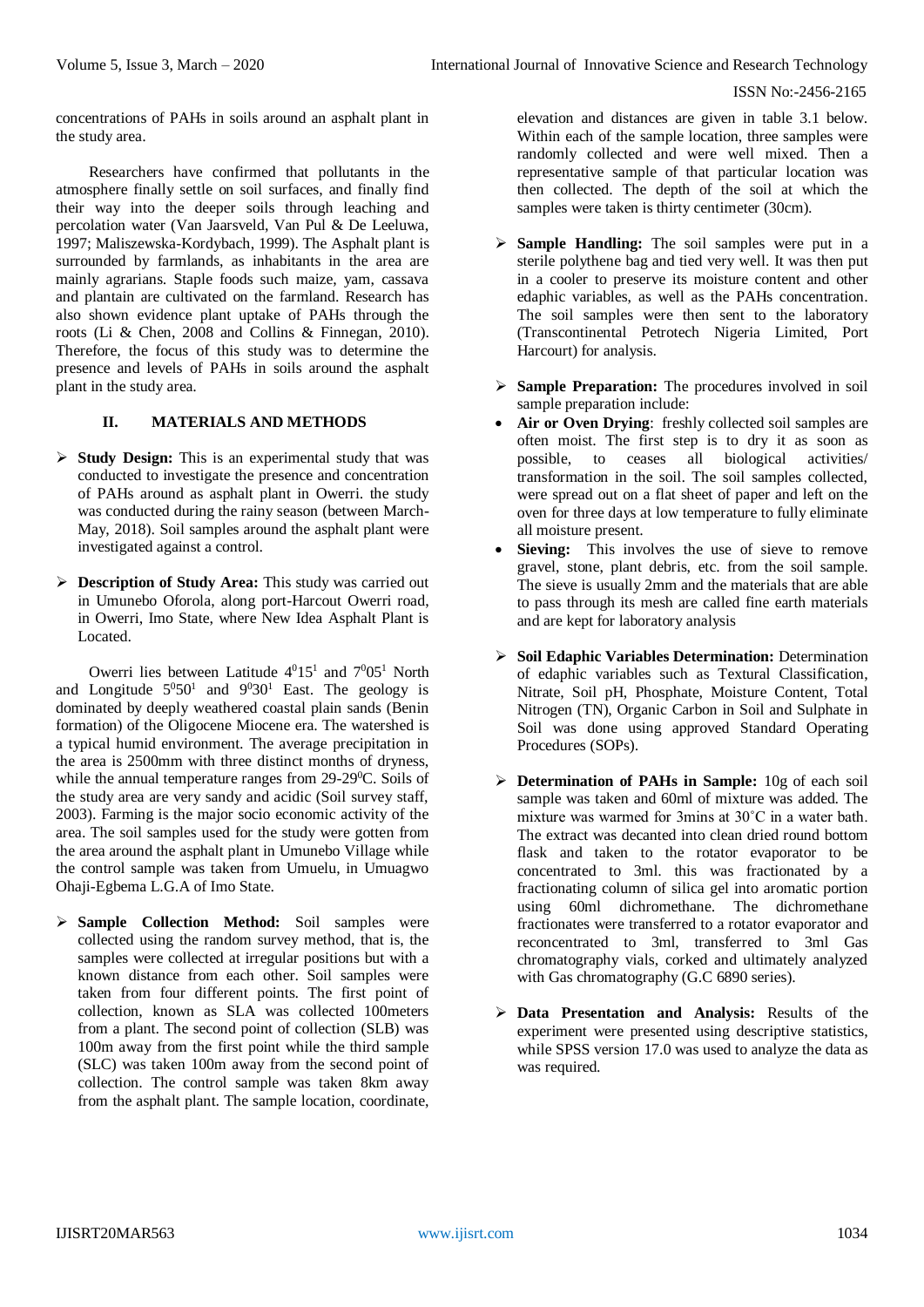### **III. RESULTS**

### *Variations in the Concentration of Polycyclic Aromatic Hydrocarbons (PAHs) In Soil Samples*

Narrow variations were noticed in the concentration of PAHs measured in the soil samples. benzo (a) anthracene varied from  $0.29 - 0.32$  mg/kg with a mean and standard error of 0.40 and 0.13 respectively, while chrysene varied between  $0.34 - 0.72$  ( $0.54 \pm 0.08$ ) mg/kg in the soil samples (Table 1). Benzo(b)flouranthene varied from  $0.16 - 0.42$  $(0.28 \pm 0.008)$  mg/kg, while benzo(k)flouranthene varied from  $0.10 - 0.96 (0.60 \pm 0.21)$  mg/kg. also, benzo(a)pyrene varied between 0.18 and 0.85mg/kg with a mean and standard error of 0.36 and 0.16 respectively.

However, Indeno-1,2,3-cd pyrene varied between 0.09-0.26 (0.17 $\pm$ 0.04) mg/kg, while dibenzo(a,h)anthracene and benzo(g,h,i) pyrene varied between 0.00-  $0.26(0.15\pm0.06)$ mg/kg and  $0.00-0.19(0.11\pm0.04)$ mg/kg, respectively.

 *Spatial Variation in PAHs Concentration in Soil Sample* There were observed numerical variations in the levels of PAHs in the soils sampled during the study (Appendix 2). Maximum concentrations of 0.82mg/kg and 0.72mg/kg were recorded for benzo(a)anthracene and chrysene respectively at sampling location B (SLB), whereas, minimum concentrations of 0.29mg/kg and 0.34mg/kg were recorded for them respectively at the control sampling location (SLcontrol) (fig. 1).

Benzo(b)flouranthene, benzo(k)flouranthene and benzo(a)pyrene recorded their highest concentrations of 0.42, 0.96 and 0.85mg/kg respectively at sampling locations B, A and C, respectively (fig. 2 and 3). However, at sampling location A (SLA), indeno-1,2,3-cd pyrene, dibenzo(a,h)anthracene and benzo(g,h,i)perylene recorded their maximum concentrations of 0.26, 0.26 and 0.19mg/kg respectively, with minimum concentrations of 0.088, 0.12 and 0.071mg/kg respectively, at the control sampling location (fig. 4).

A test of homogeneity in variance using the single factor ANOVA, revealed that, there was a significant spatial heterogeneity of the PAHs concentration in the soil samples  $[F_{(202.02)}>F_{(3.92)}]$  at P< 0.05 (Appendix 1).

A further structure detection of group means using the post-ANOVA means plot revealed that, between the control sampling location and sampling location A, benzo(k)flouranthene was most responsible for the observed spatial heterogeneity in PAHs concentrations (fig 5). Similarly, between the control sampling location and sampling location B(SLB), benzo(k)flouranthene, benzo(a)anthracene and chrysene were most responsible for the observed spatial heterogeneity in the PAHs (fig. 6). Also, between the control sampling location and sampling location C (SLC), benzo(a)pyrene and chrysene were responsible for the observed spatial heterogeneity in the PAHs (fig. 7).

## *Variations in Concentrations of the Edaphic Variables in Soil Samples*

There were wide variations in the concentrations of nitrate, phosphate, sulphate and textural class (sand, silt and clay) of the soils sampled during the study period, while narrow variations were observed in pH, moisture content, total nitrogen and total organic carbon concentrations (table 4.2). Nitrate, phosphate and sulphate had minimum concentrations of 28.90, 8.65 and 58.20mg/kg, respectively, with maximum concentrations of 31.00, 10.80 and 66.50mg/kg, respectively.

# *Relationship between PAHs and Edaphic Variables*

At p<0.05, chrysene had a positive correlation with pH  $(r=0.970)$  and sand composition  $(r=0.977)$  (table 3). Also, benzo(k)flouranthene, diabenzo(a,h)anthracene and benzo(g,h,i)perylene each correlated positively with loam component ( $r=0.974$ ,  $r=0.973$  and  $r=0.970$ ), respectively.

However, at  $p<0.01$ , chrysene and dibenzo(a,h)anthracene had a negative correlation with sulphate ( $r = -0.972$ ) and total nitrogen ( $r = -0.976$ ), while benzo(g,h,i)perylene and benzo(k)flouranthene each correlated negatively with total nitrogen ( $r = -0.985$  and  $r = -$ 0.992), respectively.

| PAHs (mg/kg)                 | <b>Minimum</b><br><b>Value</b> | <b>Maximum</b><br>value | Range | <b>Mean</b> | <b>Standard</b><br>Error |  |
|------------------------------|--------------------------------|-------------------------|-------|-------------|--------------------------|--|
| Benzo(a)anthracene           | 0.29                           | 0.82                    | 0.53  | 0.48        | 0.13                     |  |
| <b>Chrysene</b>              | 0.34                           | 0.72                    | 0.38  | 0.54        | 0.08                     |  |
| <b>Benzo</b> (b)flouranthene | 0.16                           | 0.42                    | 0.26  | 0.28        | 0.08                     |  |
| <b>Benzo(k)flouranthene</b>  | 0.10                           | 0.96                    | 0.86  | 0.60        | 0.21                     |  |
| Benzo(a)pyrene               | 0.18                           | 0.83                    | 0.67  | 0.36        | 0.16                     |  |
| indeno-1,2,3-cd pyrene       | 0.09                           | 0.26                    | 0.17  | 0.17        | 0.04                     |  |
| Dibenzo(a,h)anthracene       | 0.00                           | 0.26                    | 0.26  | 0.15        | 0.06                     |  |
| Benzo(g,h,i)perylene         | 0.00                           | 0.19                    | 0.19  | 0.11        | 0.04                     |  |

Table 1:- Descriptive statistics of the PAHs in soil samples around the asphalt plant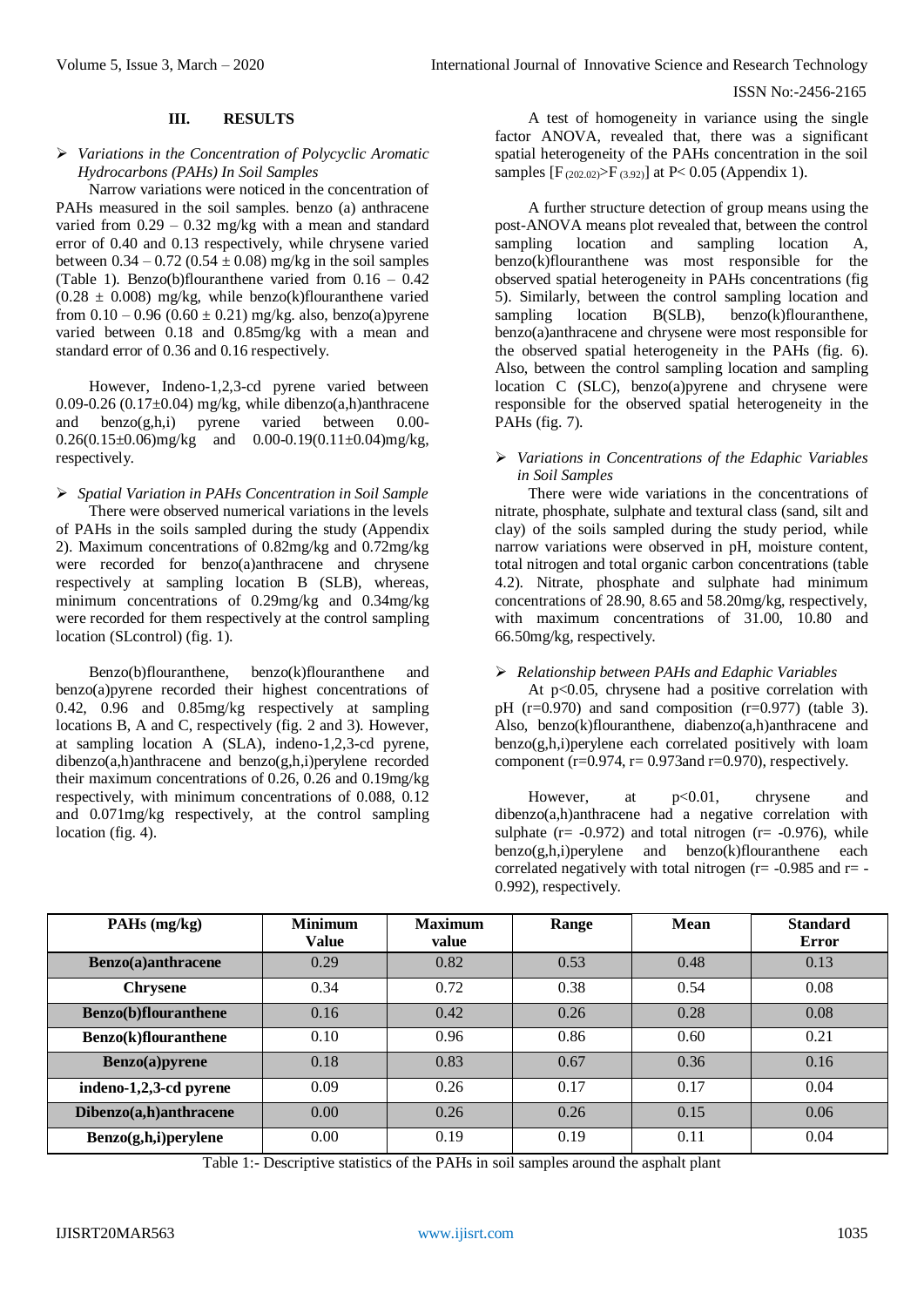ISSN No:-2456-2165

| Edaphic                 | <b>Minimum</b> | <b>Maximum</b> | Range | <b>Mean</b> | <b>Standard</b> |
|-------------------------|----------------|----------------|-------|-------------|-----------------|
| <b>Variables</b>        | <b>Value</b>   | <b>Value</b>   |       |             | <b>Error</b>    |
| Nitrate(mg/kg)          | 28.90          | 31.00          | 21.10 | 30.05       | 0.51            |
| Phosphate               | 8.65           | 10.80          | 2.15  | 10.02       | 0.51            |
| (mg/kg)                 |                |                |       |             |                 |
| Sulphate (mg/kg)        | 58.20          | 65.50          | 8.30  | 61.58       | 1.78            |
| pН                      | 5.00           | 5.66           | 0.60  | 5.33        | 0.13            |
| Sand $(\% )$            | 65.00          | 72.00          | 7.00  | 69.25       | 1.49            |
| Clay $(\% )$            | 18.00          | 30.00          | 12.00 | 22.50       | 2.63            |
| Loam $(\% )$            | 5.00           | 10.00          | 5.00  | 8.25        | 1.18            |
| <b>Moisture content</b> | 2.00           | 3.00           | 1.00  | 2.50        | 0.29            |
| $(\%)$                  |                |                |       |             |                 |
| <b>Total Nitrogen</b>   | 0.14           | 0.16           | 0.02  | 0.15        | 0.01            |
| <b>TOC</b>              | 1.30           | 1.80           | 0.50  | 1.50        | 0.11            |

TOC= Total Organic Carbon

Table 2:- Descriptive statistics of the Edaphic variables of soil samples around the asphalt plant.



Fig 1:- Spatial variation in benzo(a)anthracene and chrysene concentrations in the soil sample



Fig 2:- Spatial variation in Benzo(b)flouranthene and benzo(k)flouranthene concentrations in the soil sample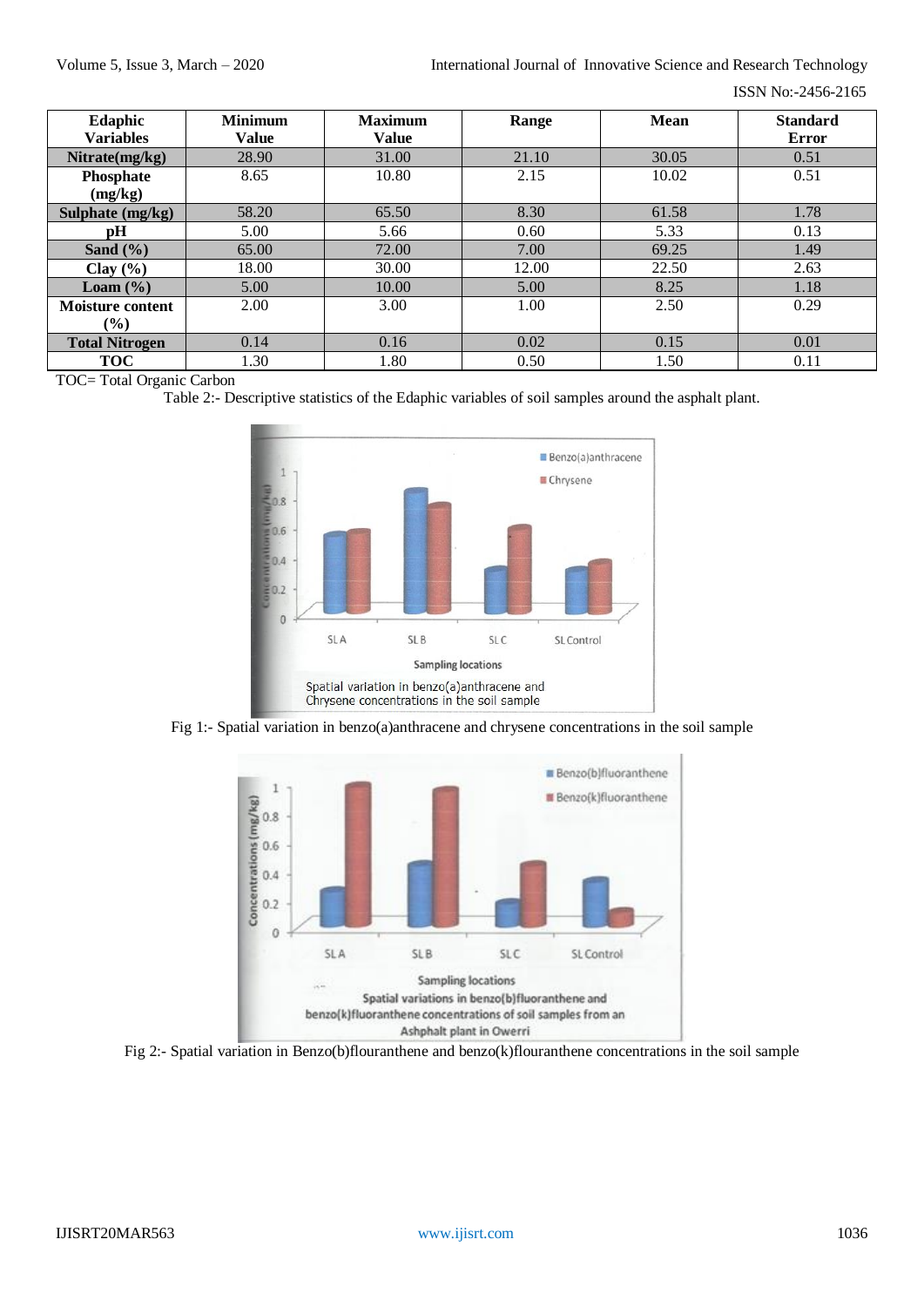





Fig 4:- Spatial variation in dibenzo(a,h)anthracene and benzo(g,h,i)perylene concentrations in the soil sample



Fig 5:- Mean plots between SLControl and SLA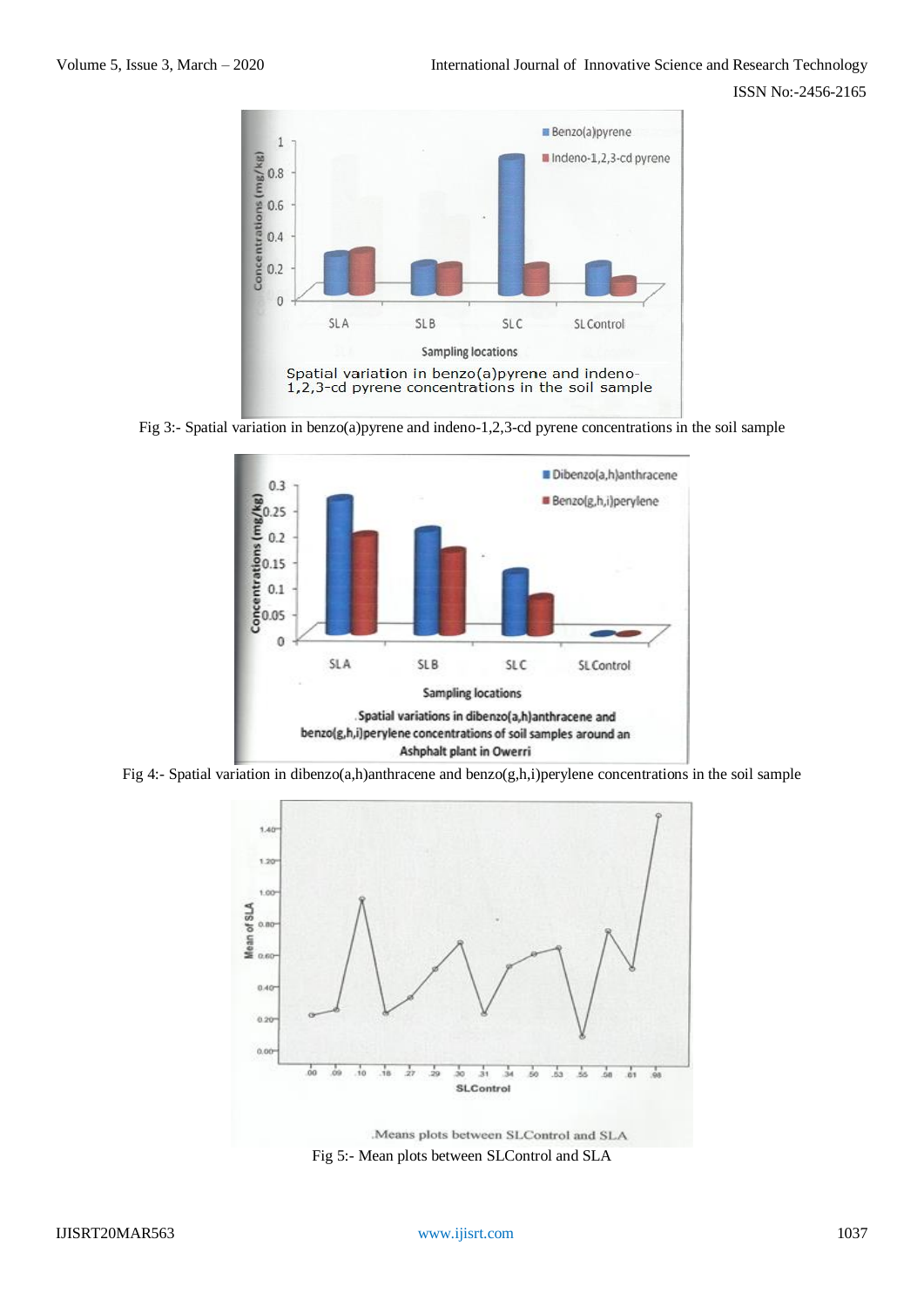





Fig 7:- Mean plots between SLControl and SLC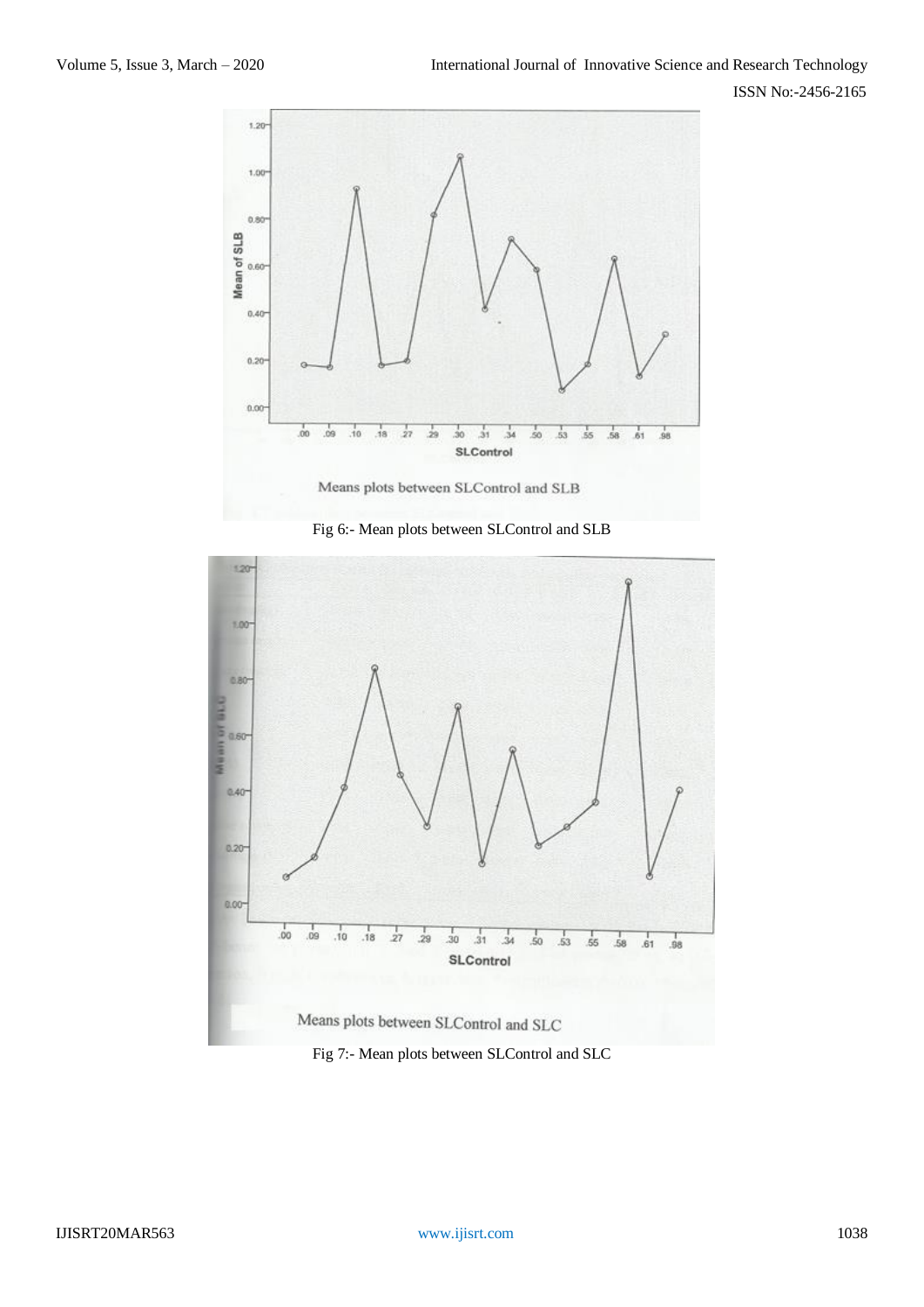ISSN No:-2456-2165

| Variables                             | B(a)A    | Chrysene  | B(b)F    | B(k)F      | B(a)P    | $I-1,2,3-cd$ | D(a,h)A   | B(g,h,i)P |
|---------------------------------------|----------|-----------|----------|------------|----------|--------------|-----------|-----------|
| Nitrate $(mg/kg)$                     | $-0.156$ | 0.335     | $-0.761$ | 0.388      | 0.686    | 0.756        | 0.582     | 0.462     |
| Phosphate<br>(mg/kg)                  | 0.098    | 0.546     | $-0.573$ | 0.594      | 0.571    | 0.846        | 0.748     | 0.651     |
| Sulphate(mg/kg)                       | $-0.776$ | $-0.972*$ | 0.200    | $-0.894$   | $-0.093$ | $-0.687$     | $-0.864$  | $-0.865$  |
| pH                                    | 0.865    | $0.970*$  | 0.348    | 0.911      | 0.050    | 0.634        | 0.848     | 0.871     |
| Sand $(\%)$                           | 0.742    | $0.977*$  | 0.139    | 0.849      | 0.187    | 0.661        | 0.829     | 0.821     |
| $Clay(\%)$                            | $-0.747$ | $-0.943$  | $-0.141$ | $-0.919$   | $-0.094$ | $-0.758$     | $-0.908$  | $-0.902$  |
| $Loam(\%)$                            | 0.047    | 0.864     | 0.138    | $0.974*$   | $-0.027$ | 0.851        | $0.973*$  | $0.970*$  |
| Moisture<br>$content(\% )$            | 0.345    | $-0.092$  | 0.864    | $-0.242$   | $-0.646$ | $-0.707$     | $-0.462$  | $-0.337$  |
| Total<br>Nitrogen $(\%)$              | $-0.790$ | $-0.841$  | $-0.213$ | $-0.992**$ | 0.131    | $-0.842$     | $-0.976*$ | $-0.985*$ |
| <b>Total Organic</b><br>Carbon $(\%)$ | 0.098    | $-0.237$  | $-0.028$ | 0.411      | $-0.549$ | 0.593        | 0.467     | 0.478     |

 $B(a)A=benzo(a)$ anthracene,  $B(b)F=benzo(b)$ flouranthene,  $B(k)F=benzo(k)$ flouranthene,  $B(a)P=benzo(a)pyrene$ ,  $I-1,2,3-cd$   $P=$ Indeno-1,2,3-cd pyrene,  $D(a,h)A = dibenzo(a,h)$ anthracene,  $B(g,h,i)P= benzo(g,h,i)$ perylene, \*= significant at P<0.05. \*\*=

significant at P<0.01.

Table 3:- Correlation matrix (r) between the PAHs and Edaphic variables

# **IV. DISCUSSION**

The narrow variations in the concentration of the measured PAHs can be attributed to the fact that the soil samples in all sampling locations had the same pollution source. The presence of the same pollution source was also responsible for the small range in the concentration of the PAHs.

The relatively low volatility and presence of less than six benzene fused ring in the structure of benzo(a)anthracene, chrysene and benzo(b)flouranthene (Kookana *et al*., 1990; Kieron and Doick, 2005), made it possible for them to adsorb on particulates in the plume from the company. They finally settled soil surfaces through gravitational settling and deposition (Al-Hadad, 2005; Nam et al., 2008<sup>a</sup>), thus, accounting for their maximum concentration in sample location B (SLB). Nam *et al.*, 2008<sup>b</sup> have shown that "the concentration of the PAHs showed significant spatial heterogeneity, which is an implication that, across each sampling location, the concentration of the individual PAHs is significant enough to make a difference.

Benzo(a)pyrene however, recorded highest concentrations in sample location C (SLC) and this, is due to dispersion and subsequent deposition (Lee and Kim, 2007; Srogi 2007). Sample location control (SLcontrol), recorded least concentration in all the measured PAHs and it can be attributed to volatilization, leaching,

bioaccumulation by plants and dispersion by wind (Li *et al*., 2008; Zohair *et al*, 2006).

Nitrate and Sulphate had high concentrations with sulphate being higher. Nitrate and Sulphate exist in the atmosphere as oxides of Nitrogen (NOx) and sulphur dioxide (SO2), respectively. Both oxides are produced when fuel is burnt. In the atmosphere, the combine with rain to form acid rain and then, fall to the soil (Harvey, 1997).

The concentration of chrysene increases with increasing pH and sand composition and vice versa. This implies that, at lower pH and lower sand composition, the concentration of chrysene in the soil sample will decrease. High loam concentration on the other hand, has direct relationship with the concentrations of benzo(k)flouranthene, dibenzo(a,h)anthracene and  $benzo(g,h,i)$  perylene, this means that, an increase in the loam composition of the soil, results to an increase in the concentration of the said PAHs (Abbas *et al*., 2007).

However, indirect relationships exist between chrysene and sulphate and between dibenzo(a,h)anthracene and Total Nitrogen. This implies that, at a higher concentration of chrysene, the pH of the soil sample will be low due to the low concentration of sulphate. This low pH will however, not favor the proper growth of crops as a result of its high acidity. The concentration of  $benzo(g,h,i)$  per ylene and benzo $(k)$ flouranthene each have inverse relationship with the total nitrogen of the soil.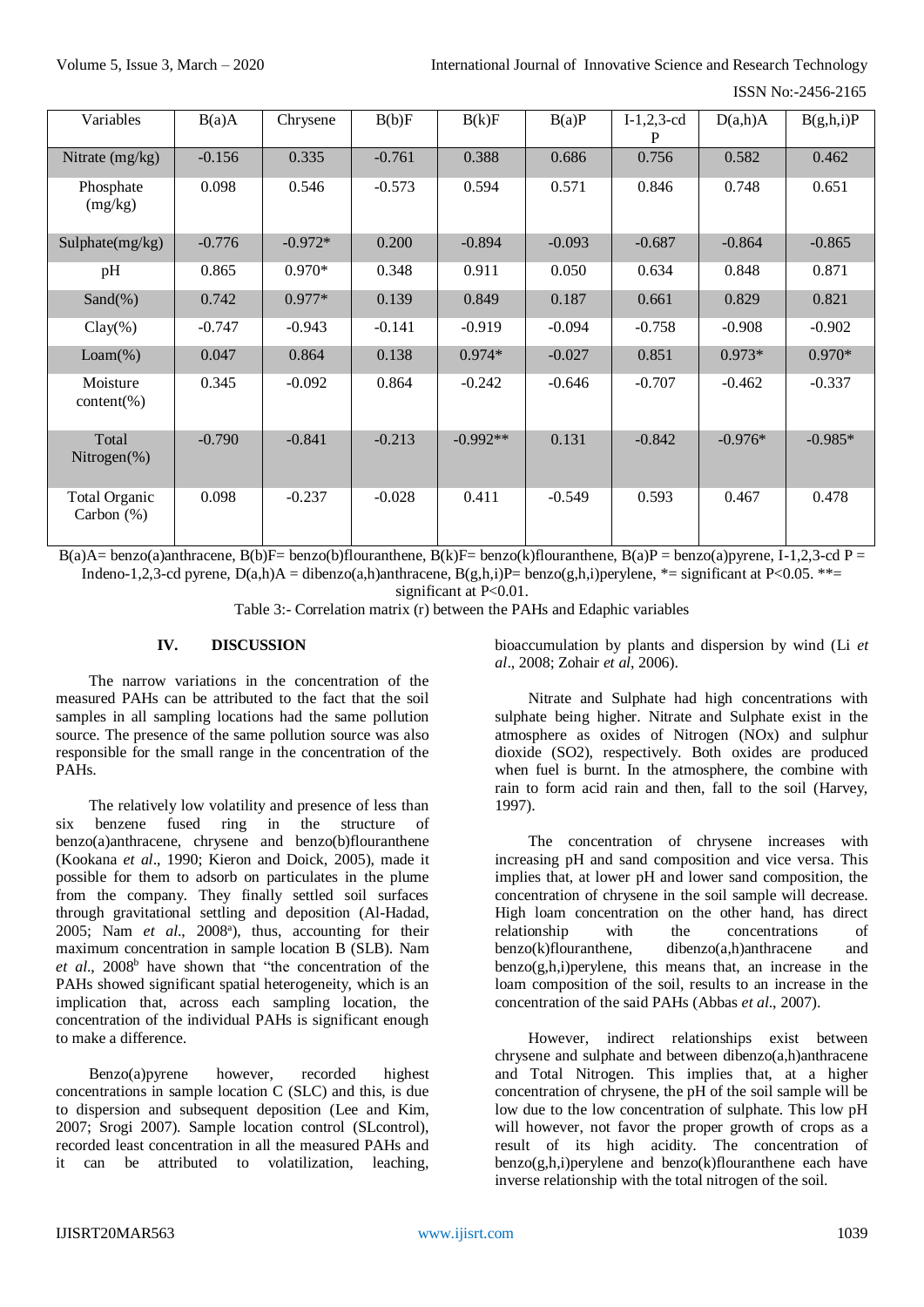The fate of PAHs in the soil is dependent on the edaphic variables of the soil, such as organic matter, textural class, moisture content and pH (Nam *et al*., 2008<sup>a</sup> ; Abbas *et al*., 2007 and Yang, Zhang and Korenga, 2002). The high concentration of PAHs in the soil samples can be attributed to high organic carbon content of the soil, as well as low pH value, high sand composition and high moisture contents (Kookana *et al*., 1990).

# **V. CONCLUSSION**

The result of the analysis of soil samples around the Asphalt Plant showed the presence and a relatively high concentration of PAHs, thus, making it responsible for the primary input of PAHs into the neighboring environment (Srogi, 2007). Due to the fact that the location of the asphalt plant is inhabited majorly by agrarians, the crops grown and harvested within this area would have some concentration of PAHs in them (Li *et al*., 2008, Li & Chen, 2008 and Collins & Finnegan, 2010) and the consumption of such crops will become a route of exposure to the PAHs by the inhabitants. This becomes very dangerous to their health as PAHs have been proven to be carcinogenic, mutagenic, teratogenic and have other known health implications (Ramesh *et* al, 2010, ATSDR, 1995; Luch, 2005; WHO, 2010).

#### **REFERENCES**

- [1]. Abdul-Kassim, T. A. T., Simoneit, B. R. T. (2001). Handbook of Environmental Chemistry in E. O. Hutzinger, *Water Pollution*, pp. 5-6.
- [2]. Abbas, A. O. and Brack, W. 2005. Polycyclic aromatic hydrocarbons in Niger Delta soil: Contamination sources and profiles. *International Journal of Environmental Science and Technology*, **2**: 343–352.
- [3]. Abbas, A. O. Adeniyi, A. A. et al. (2007). Distribution of polycyclic aromatic hydrocarbons in surface soils and water from the vicinity of Agbabu bitumen field of southwestern Nigeria. *Journal of Environmental Science and Health* **42**: 1043–1049.
- [4]. Al-Haddad, A. (2005). Benzo[a]pyrene concentrations in topsoils of North Bahrain. *Toxicology and Environmental Chemistry*. **87**: 159–165.
- [5]. Armstrong, B. G. and Gibbs, G. (2009). Exposure– response relationship between lung cancer and polycyclic aromatic hydrocarbons (PAHs). *Occupational and Environmental Medicine*, **66**: 740– 746.
- [6]. Arosanya, G. T. (2010). Baseline estimates of environmental costs of the Nigerian Road Transport system. In I.I HT Jimoh's Contemporary *issues in Environmental studies*. (pp. 44-58). Illorin: Hytec press and Pub.
- [7]. ATSDR. (1995). Toxicological profile for polycyclic aromatic hydrocarbons (PAHs). *Agency for Toxic Substances and Disease Registry*, *US Department of Health and Human Services*, Atlanta, GA: US Public Health Service, 271 pp.
- [8]. Collins, C. D. & Finnegan, E. (2010). Modeling the plant uptake of organic chemicals, including the soilair-plant pathway. *Environ. Sci. Technol.* **44**, 998– 1003.
- [9]. Dong, T. T. T. & Lee, B. K. (2009). Characteristics, toxicity and source apportionment of polycyclic aromatic hydrocarbons (PAHs) in road dust of Ulsan, Korea. *Chemosphere*, **74**: 1245-1253
- [10]. Emoyan, O. O., Agbaire, P. O., Akporido, S. O. (2015). Variability in polycyclic aromatic hydrocarbons (PAHs) isomer pair ratio: source identification concern. *International Journal of Environmental Monitoring Analysis*, **3** (3): 111-117
- [11]. Environmental protection Agency (EPA) (2000). Hot Mix Asphalt Plants Emission Assessment Report
- [12]. Federal Ministry of Works and Housing (FMWH) (1994). Housing, Building and Construction Statistics
- [13]. Gammon, M. D. and Santella, R. M. (2008). PAH, genetic susceptibility and breast cancer risk: An update from the Long Island Breast Cancer Study Project. *European Journal of Cancer*, **44**: 636–640.
- [14]. Gu, Y. G.; Ke, C. L.; Liu, Q. & Lin, Q. (2016). Polycyclic aromatic hydrocarbons (PAHs) in sediments of Zhelin Bay, the largest mariculture base on the eastern Guangdong coast, South China: Characterization and risk implications. *March Pollution Bulletin*, **110**: 603–608.
- [15]. Harvey, R. G. (1997). *Polycyclic Aromatic Hydrocarbons*. New York: Wiley-VCH.
- [16]. Kanaly, R. A. and Harayama, S. (2000). Biodegradation of high-molecular-weight polycyclic aromatic hydrocarbons by bacteria. *Journal of Bacteria*, **182**: 2059–2067.
- [17]. Kieron, J. and Doick. (2005). Long-Term Fate of Polychlorinated Biphenyls and Polycyclic Aromatic Hydrocarbons in an Agricultural Soil. Environ. Sci. Technol., 39: 3663-3670.
- [18]. Kookana, R. M., Milner, M. G., Head, I. M. (1990). Volatilization of Organic compounds in soils. *Nature,* **411**: 760-768.
- [19]. Jiang, Y.; Yves, U. J.; Sun, H.; Hu, X.; Zhan, H.; Wu, Y. (2016). Distribution, compositional pattern and sources of polycyclic aromatic hydrocarbons in urban soils of an industrial city, Lanzhou, China. *Ecotoxicology Environment and Safety*, 126, 154–162.
- [20]. Johnsen, A. R.; Wick, L. Y.; Harms, H. (2005). Principles of microbial PAH-degradation in soil. *Environmental Pollution*, **133**: 71–84.
- [21]. Kamal, A.; Cincinelli, A.; Martellini, T.; Malik, R. N. (2015). A review of PAH exposure from the combustion of biomass fuel and their less surveyed effect on the blood parameters. *Environmental Science Pollution. Resource*, **22:** 4076–4098.
- [22]. Lee, J. Y. and Kim, Y. P. (2007). Source apportionment of the particulate PAHs in Seoul, Korea: Impact of long range transport to a mega city. *Atmospheric Chemistry and Physics*. **7**: 3587–3596.
- [23]. Li, Y. T., Li, F. B., and Chen, J. J. (2008). The concentrations, distribution and sources of PAHs in agricultural soils and vegetables from Shunde,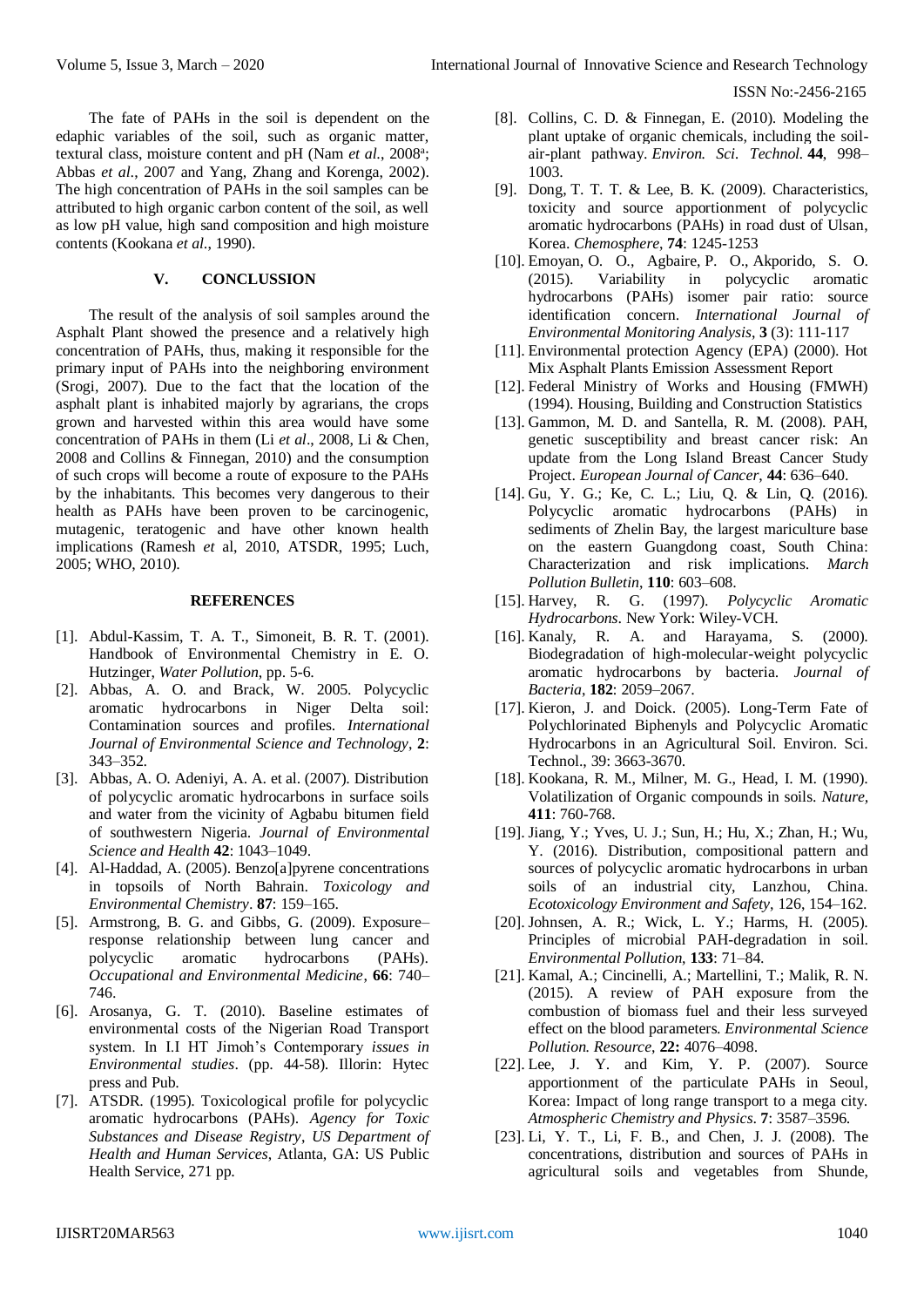Guangdong, China. *Environmental Monitoring Assessment*. **139**: 61–76.

- [24]. Li, Y. & Chen, B. Phenanthrene sorption by fruit cuticles and potato periderm with different compositional characteristics. *Journal of Agriculture and Food Chemistry*, **57**, 637–644 (2008).
- [25]. Luch, A. (2005). *The carcinogenic effects of polycyclic Aromatic Hydrocarbons*. London: Imperial College Press.
- [26]. Maliszewska-Kordybach, B. (1999). Sources, Concentrations, Fate and Effects of Polycyclic Aromatic Hydrocarbons (PAHs) in the Environment. Part A: PAHs in Air. *Polish Journal of Environmental Studies*, **8** (3): 131-136
- [27]. Nam, J. J., Sweetman, A. J., and Jones, K. C. (2008). Polynuclear aromatic hydrocarbons (PAHs) in global background soils. *Journal of Environmental Monitoring*. **11**: 45–48.
- [28]. Nam, J. J., Gustafssono, O., Kurt-Karakus, P. et al. (2008). Relationships between organic matter, black carbon and persistent organic pollutants in European background soils: Implications for sources and environmental fate. *Environmental Pollution*. **156**: 809–817.
- [29]. National Institute for Occupational Safety and Health (NIOSH) (2001). Hazard Review; Health Effects of
- [36]. hydrocarbons (PAHs) in the soil of Tokushima, Japan. *Water, Air and Soil Pollution*. **138**: 51–60.
- [37]. Yin, C. Q.; Jiang, X.; Yang, X. L.; Bian, Y. R.; Wang, F. (2008). Polycyclic aromatic hydrocarbons in soils in the vicinity of Nanjing, China. *Chemosphere*, **73**: 389–394

*Appendix 1: Homogeneity in spatial mean variance*

Occupational Exposure to Asphalt., NIOSH Publication No. 2001-110

- [30]. Ramesh, A., Archibong, A. E., and Niaz, M. S. (2010). Ovarian susceptibility to benzo(a)pyrene: Tissue burden of metabolites and DNA adducts in F-344 rats. *Journal of Toxicology and Environmental Health* (in press).
- [31]. Srogi, K. (2007). Monitoring of Environmental Exposure to Polycyclic Aromatic Hydrocarbons: A Review, *Environmental Chemistry Letter*, **5**: 169.
- [32]. US-DHHS (1995). Toxicological Profile for Polycyclic Aromatic Hydrocarbons. United State Department of Human Health Services, Georgia, USA, 69
- [33]. Van Jaarsveld J. A., Van Pul, W. A. J., De Leeluwa, F. A. (1997). Modelling transport and deposition of persistent organic pollutants in the European region. Atmosphere and Environment, 31:1011-1022.
- [34]. WHO. (2010). Some non-heterocyclic polycyclic aromatic hydrocarbons and some related exposures. *IARC Monographs on the Evaluation of Carcinogenic Risks to Humans*, Vol. 92. Lyon, France: International Agency for Research on Cancer.
- [35]. Yang, Y., Zhang, X.X., and Korenaga, T. 2002. Distribution of polynuclear aromatic
- [38]. Zenzes, M. T. (2000). Smoking and reproduction: Gene damage to human gametes and embryos. *Human Reproduction Update*, 6: 122–131.
- [39]. Zohair, A., Salim, A., and Soyibo, A. A. (2006). Residues of polycyclic aromatic hydrocarbons (PAHs), polychlorinated biphenyls (PCBs) and organochlorine pesticides in organically-farmed vegetables. *Chemosphere* **63**: 541–553.

|                       | Anova: Single Factor |        |          |          |         |          |
|-----------------------|----------------------|--------|----------|----------|---------|----------|
| <b>SUMMARY</b>        |                      |        |          |          |         |          |
| Groups                | Count                | Sum    | Average  | Variance |         |          |
| Column 1              | 64                   | 27.288 | 0.427938 | 0.096688 |         |          |
| Column 2              | 64                   | 160    | 2.5      | 1.269841 |         |          |
|                       |                      |        |          |          |         |          |
| <b>ANOVA</b>          |                      |        |          |          |         |          |
| Source of Variation   | SS                   | df     | MS       | $\cal F$ | P-value | F crit   |
| <b>Between Groups</b> | 134.3902             | 1      | 137.3902 | 201.079  | 7.16528 | 3.916325 |
| Within Groups         | 86.09137             | 126    | 0.683265 |          |         |          |
| Total                 | 223.4815             | 127    |          |          |         |          |
|                       |                      |        | Table 4  |          |         |          |